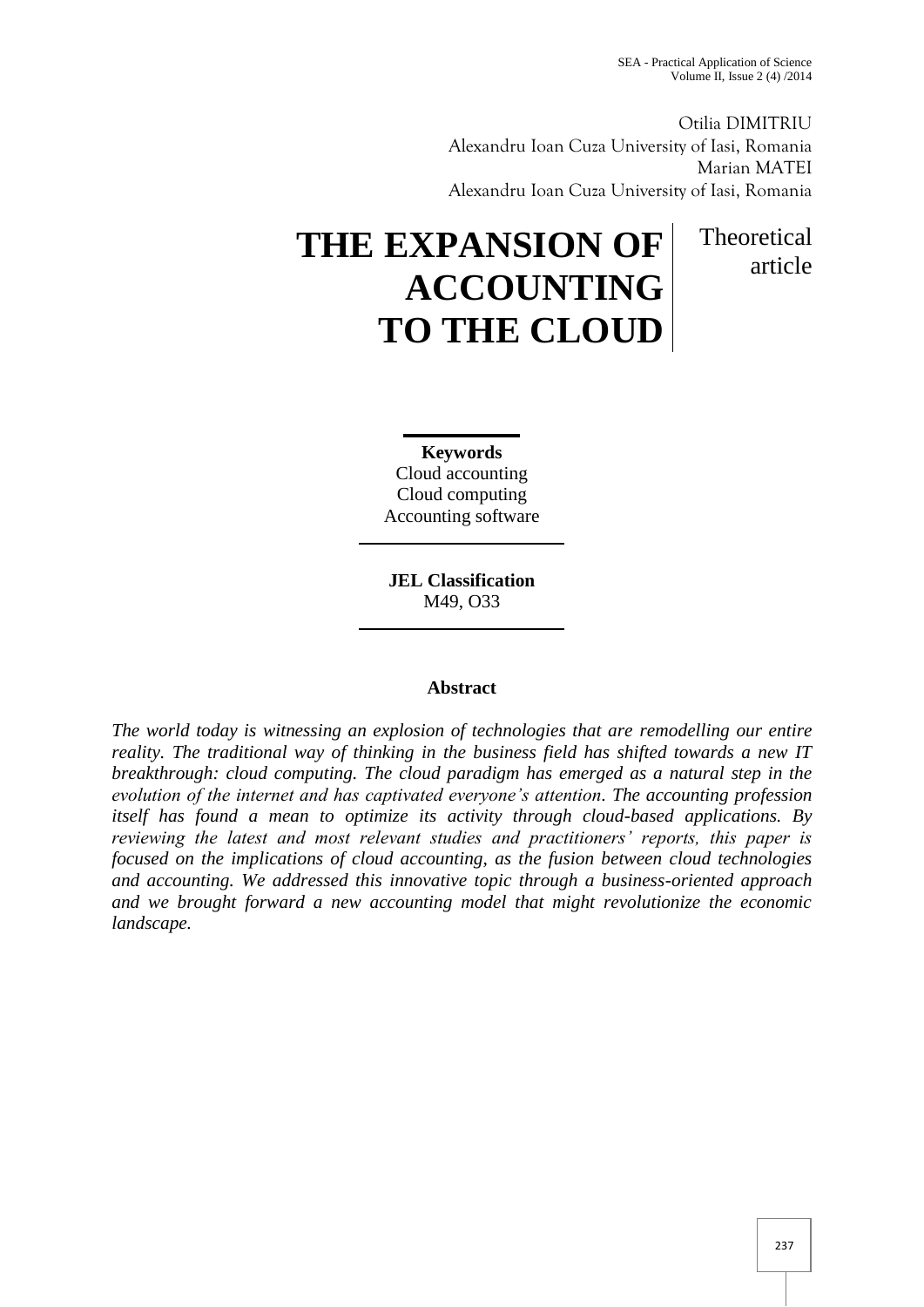# **Introduction**

After supporting the large-scale spread of the internet, globalization has brought forward another significant progress in the IT domain: cloud computing. These solutions have emerged in the last decade and they have proposed a different way of thinking about the provisioning of IT software or infrastructure.

The cloud has proven to be a great opportunity for every economic or non-economic field, even for our daily activities (remote access of emails through mobile devices, online banking, data storage or sharing sites). In fact, it is a natural step of evolution for a technology to be absorbed by a domain in order to upgrade itself and evolve towards a new dimension; it can be a new vision for simplifying and optimizing the basic process. Therefore, the accounting field was also marked by the rapid spread of IT tools. In order to avoid repetitive and time-consuming operations, accounting professionals have used various accounting applications over time.

By adopting cloud-based solutions and embracing its benefits, accounting practice can easily expand and experience an original perspective. This innovative paradigm could be the inception of a cloud-based philosophy in the accounting sphere.

The current paper is focusing on the fusion of cloud computing solutions in the accounting field. Considering the novelty of this subject, we should be aware that the academic literature available until now does not provide relevant information on this topic. Most information on cloud accounting was rather provided by practitioners and this is the reason why the most meaningful papers focusing on these solutions are generally surveys, technical reports or market studies.

Based upon the most recent and most significant papers, this theoretical article presents the impact of cloud accounting in the business environment. In this paper, we have included important benefits that could empower an organisation and some of the concerns that practitioners might face.

# **The cloud accounting revolution?**

The 21st century accounting could be greatly marked by the adoption of a new paradigm: cloud computing. Recent studies show that the cloud computing spending will reach \$ 73 billion by 2015 and could reshape the entire economic landscape (Tulsian, 2012).

Therefore, the accounting field can also benefit from the usage of cloud technologies. Some might view cloud accounting as a disruptive alternative for the traditional way of doing accounting, but an informational revolution cannot be achieved without an increasing pace of change or without the courage to follow a vision. A mentality shift is necessary in order to evolve and expand, even in the accounting domain. Is cloud accounting the

spark that can inspire this revolution? According to some market surveys, the answer is affirmative. But of course, a revolution could have two meanings: a path for growth and progress or an unfortunate event. We will further discuss these opposite points of view and establish a comprehensive framework for this phenomenon.

First of all, it is essential to understand what these solutions are involving. Experts have explained that cloud accounting provides the same functionalities as an ordinary accounting software installed on the client's computer; the difference is that the applications actually runs on the cloud service provider's servers. Cloud accounting software is replacing stand-alone accounting software that would normally be installed on one or on several personal computers.

In other words, the financial software is provided as a service rather than as a product. The cloud application can be accessed through a web browser from any location or device, using an internet connection. This way, there is no need to install any software or invest in infrastructure. A company's financial data is securely stored and ran on the provider's servers. Every operation is processed "in the cloud". Therefore, cloud accounting is empowering all users (business owners, accountants, auditors or clients) who can work in a collaborative way with the same financial data regardless of their location: the office, their home or anywhere else.

If we consider the two opinions that we mentioned before, we discovered that some of the accounting professionals are eager to embrace cloud accounting solutions; others are rather sceptical about them. According to an Australian survey carried out in April 2013, the preference for cloud accounting is prevalent for younger accountants and business owners (CCH, 2013). It seems that users aged 18-34 have the largest uptake of cloudbased solutions, and they are also more likely to switch to these services in the future. The same study shows that 60% of the 77% of accountants who are not using cloud accounting solutions already will probably do so within the next two to three years. Accountants and managers that are over 50 are not so receptive to migrating their accounting work onto a cloud-based solution. Only 13% of accountants and 6% of managers that are over age 50 are already using cloud-based applications compared to 29% accountants and 31% business owners aged 18-34.

A survey conducted in the United Kingdom (Liquid Accounts, 2014) in March 2013 shows that 65% of companies have already embraced the cloud accounting vision or were intending to adopt cloudbased applications in the near future. A year ago, when a similar survey was carried out, only 23% of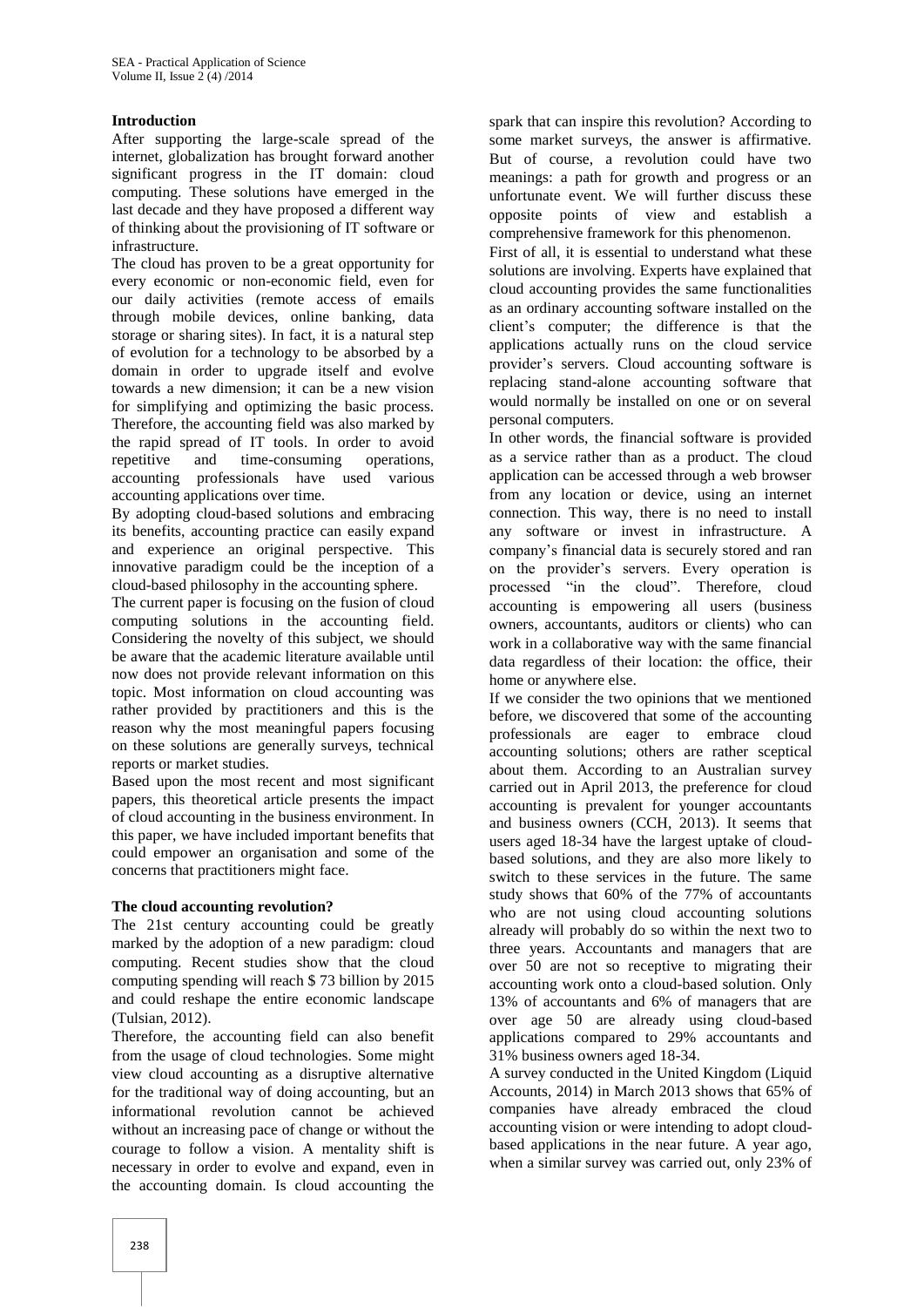the respondents were using cloud accounting software.

The fact that cloud accounting is getting more attention as time goes by is not a surprise. Many accounting software companies are promoting cloud solutions in order to make people aware of the potential benefits ensured by the cloud. Of course, both locally installed accounting applications and cloud accounting solutions will continue to co-exist, but we can definitely see that traditional software has already lost its prevalence. The reason for this dramatic shift is the need for efficiency, performance and lowered costs (which are especially significant for small and medium sized companies). After understanding the utility of these solutions, accountants have supported this increased level of adoption for cloud accounting applications.

Naturally, there are some representatives of the accounting profession that are rather sceptical about these technologies. Some accountants consider cloud-based software an obvious threat for their future work (CCH, 2013). We should emphasize that cloud accounting is not excluding the human factor from a company's life; it is actually optimizing its activity.

Cloud accounting has evolved as a mean to simplify the complicated and repetitive tasks that accountants have to perform on a daily basis. These solutions should have been seen as a response to an issue, and not as a threat.

We consider that this mentality has been sustained by misunderstanding and possibly because of the novelty of these solutions. As a matter of fact, almost every progress achieved in our collective evolution has been initially denied or criticized (see the cases of several noteworthy inventors throughout our history). Time will certainly reveal whether this creative technology will be a viable and large-scale adopted paradigm or not. Those who are not receptive or unable to adapt and evolve are likely to be sceptical about these innovative IT tools.

Still, in order to share the digital reality that we are living today, companies and accounting professionals are now able to discover a different perspective and take advantage of these modern technologies.

The current economic context is very unpredictable and complex; companies (and small-sized ones in particular) are sometimes struggling to figure out the best approach for surviving on the market. This is why the accounting department should benefit from all available opportunities and efficiently meet all informational needs of the business. By giving technology a chance to justify its usefulness, accountants can enable a superior level of business insight that could elevate any entity's performance.

# **What does Cloud accounting promise?**

There is no doubt that cloud computing can redesign the accounting software market (Sommer, 2014). Cloud accounting promises to be a wise choice so that the accounting workflow would be faster and more efficient. Because this concept is rather novel and many professional are not aware of its benefits, we further include the most relevant advantages ensured by these solutions.

One of the most impressive gains is the cutting of costs. Especially for small and medium sized businesses, initial investment in computer infrastructure and software is generally burdening. In the traditional accounting model, applications are bought as products and installed on every existing computer. As opposed to that oldfashioned model, when using cloud accounting, users are only paying for the use of accounting software offered by a service provider and accessed over the internet. This way, there is no need for substantial expenditures with hardware and applications (devices, licences, maintenance and IT staff).

Cloud accounting enables organizations to extend and improve collaboration and communication with business partners who are able to access factual and up-to-date financial information in the same time, over the internet, regardless of their location. This way there is a real possibility to shift from paperbased accounting reports to real-time financial dashboards and insight into profitability. A clear advantage of working collaboratively is the fact that by means of improved remote access, clients can easily pay invoices online and other business partners can be able to use real-time financial data to make the right business decisions.

Through a cloud-based application, practitioners can perform repetitive and resource-consuming activities, therefore optimizing the accounting workflow. These solutions can become a great opportunity for accounting to expand and move towards a bright future. This new way of doing business can be a step forward into another stage – a technology-based one. In a challenging economic context, companies can either develop or disappear just as rapidly, depending on their potential to evolve and adapt to the most suitable technological framework.

# **Is there any downside?**

Cloud accounting software can be seen differently according to each user's own perspective. If we consider the possible shortcomings, we should admit that the most frequent concern mentioned in the literature (Păcurari & Nechita, 2013) is referring to the safety of the sensitive data and the privacy of data from unauthorized access, information theft or computer hacking. The security concern is in fact, the major obstacle for the migration of companies to the cloud.